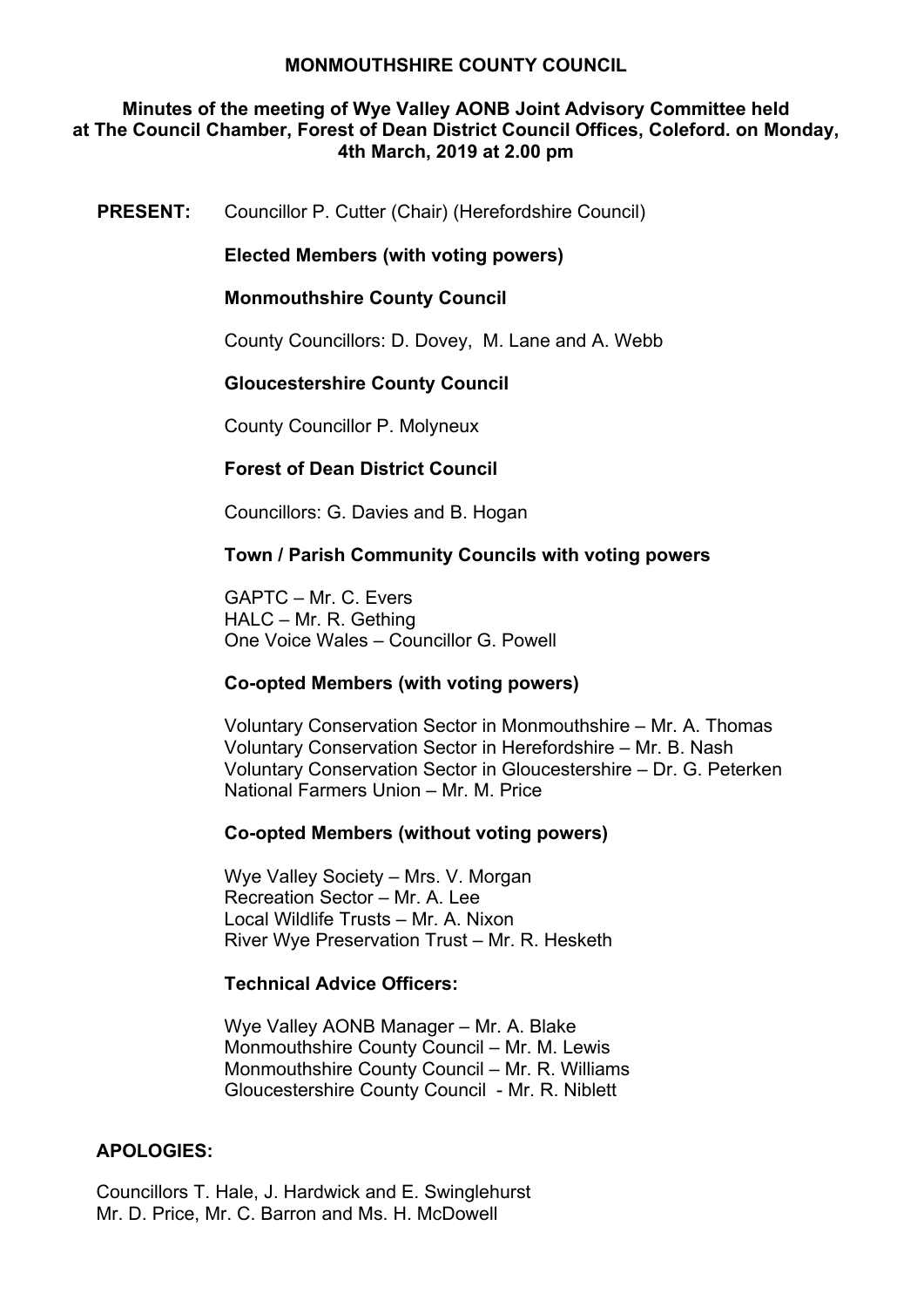#### **Minutes of the meeting of Wye Valley AONB Joint Advisory Committee held at The Council Chamber, Forest of Dean District Council Offices, Coleford. on Monday, 4th March, 2019 at 2.00 pm**

## **1. Introductions**

On behalf of the Joint Advisory Committee, the Chair welcomed Mr. M. Price, representing the National Farmers Union, to the meeting. The Chair also welcomed Mrs. V. Morgan to the meeting, as she was representing the Wye Valley Society in place of Mr. C. Barron, who was unable to attend today's meeting.

## **2. Declarations of Interest**

There were no declarations of interest made by the Joint Advisory Committee members.

#### **3. Confirmation of Minutes**

The minutes of the Wye Valley AONB Joint Advisory Committee meeting dated 5<sup>th</sup> November 2018 were confirmed and signed by the Chair.

## **4. Public Question Time**

There were no members of the public present.

## **5. Live Streaming of Wye Valley AONB Joint Advisory Committee Meetings**

We received a report regarding filming and broadcasting Joint Advisory Committee meetings.

In doing so, the following information was noted:

- The Wye Valley AONB Joint Advisory Committee (JAC) traditionally holds its meetings in the Forest of Dean District Council Chamber.
- The Forest of Dean District Council has the facility to film, record and webcast meetings held in the Council Chamber.
- The constituent local authorities of the Wye Valley AONB all have the facility to record and broadcast meetings from their respective Council Chambers.
- Some National Park Authorities also film, record and broadcast their meetings.
- However, no other AONB Partnership or Joint Advisory Committee is known to film, record or broadcast their meetings.
- The low response to the public question time and low public attendance at Joint Advisory Committee meetings would indicate that there is currently not much demand for viewing these meetings.

We resolved that the Joint Advisory Committee does not pursue the opportunity to film and broadcast its meetings at this time.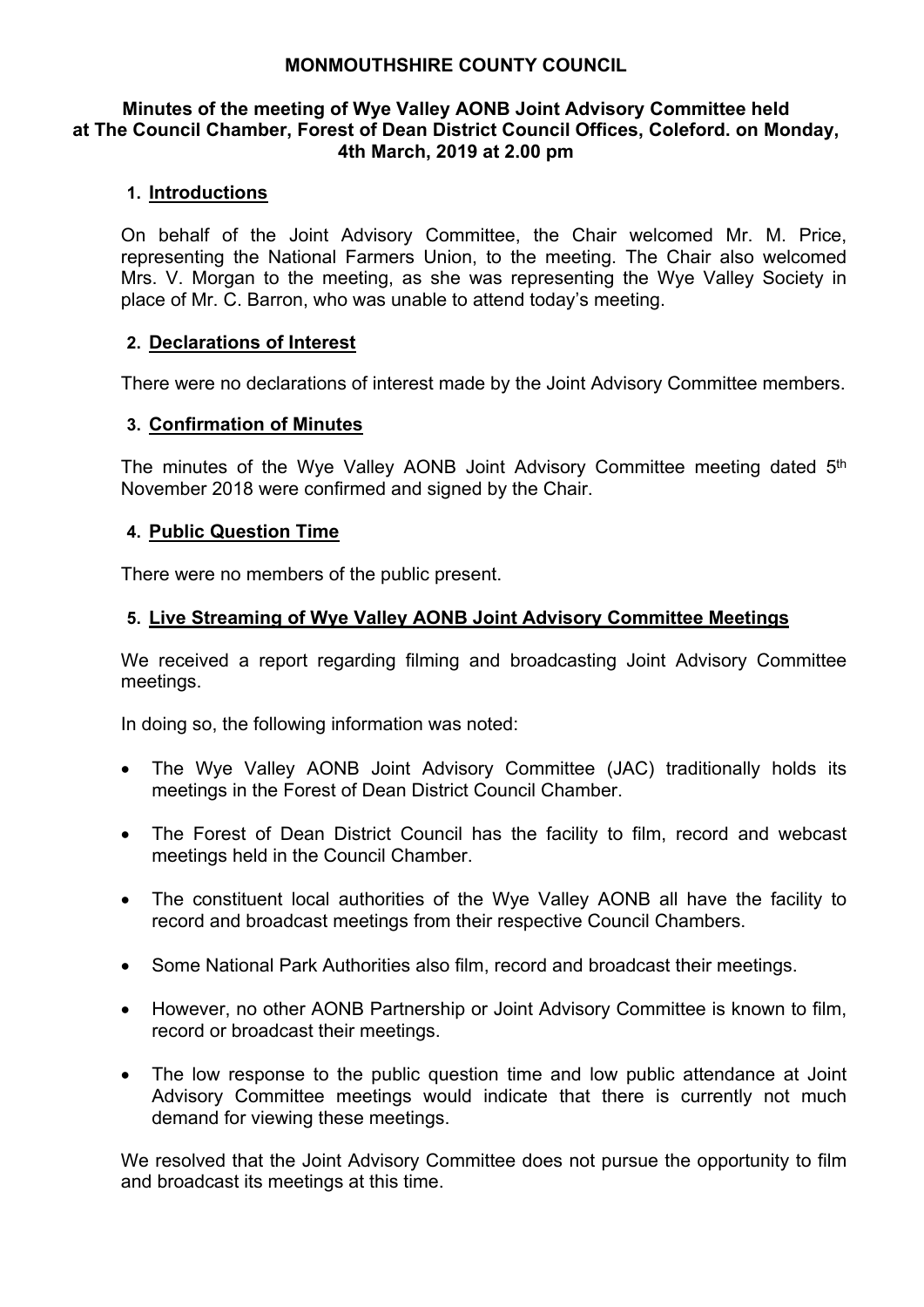## **Minutes of the meeting of Wye Valley AONB Joint Advisory Committee held at The Council Chamber, Forest of Dean District Council Offices, Coleford. on Monday, 4th March, 2019 at 2.00 pm**

## **6. AONB Unit 2019/20 Work Programme**

We received a report outlining the proposed business plan for the AONB Unit during the forthcoming financial year.

In doing so, the following information was noted:

- The table in the report sets out the proposed business plan for the AONB Unit in the form of the Work Programme 2019 / 2020.
- During the year it is anticipated that the AONB Unit will reduce from 5.6 Full Time Equivalent (FTE) staff to 4.4 FTE staff and the Work Programme is built to accommodate this 20% decrease in capacity.
- Priorities include progressing the review for the AONB Management Plan 2020- 2025 and continuing a range of existing activities and projects while retaining enough flexibility to pursue new funding opportunities and develop new initiatives.
- The budgets in the Work Programme have been approved by the AONB Steering Group and submitted to DEFRA and Natural Resources Wales (NRW).
- This is the final year of a four year core funding settlement with DEFRA and the second year of a three year funding agreement with NRW.
- It will be the second year of Welsh Government's confirmed allocation of £55,000 for the Sustainable Development Fund.

Having received the report, the following points were noted:

- The Sustainable Development Fund (SDF), in the sum of £55,000, is a delegated grant that is administered by the Wye Valley AONB. £52,329 SDF grant has been allocated with £2,671 remaining to be spent in the 2018/19 financial year.
- In response to a question raised regarding woodlands work, it was noted that Sarah Sawyer, AONB Community Links Officer, has been liaising with Natural England in respect of Highbury Woods SSSI and National Nature Reserve management with AONB volunteers. The AONB Manager is liaising with Gwent Wildlife Trust regarding Piercefield Wood SSSI in respect of the management to be agreed for the site.

We resolved to endorse the AONB Unit Work Programme for 2019 / 2020.

## **7. Sustainable Development Fund Update**

We received a report regarding the revised membership of the Assessment Panel for the Sustainable Development Fund (SDF).

In doing so, the following information was noted: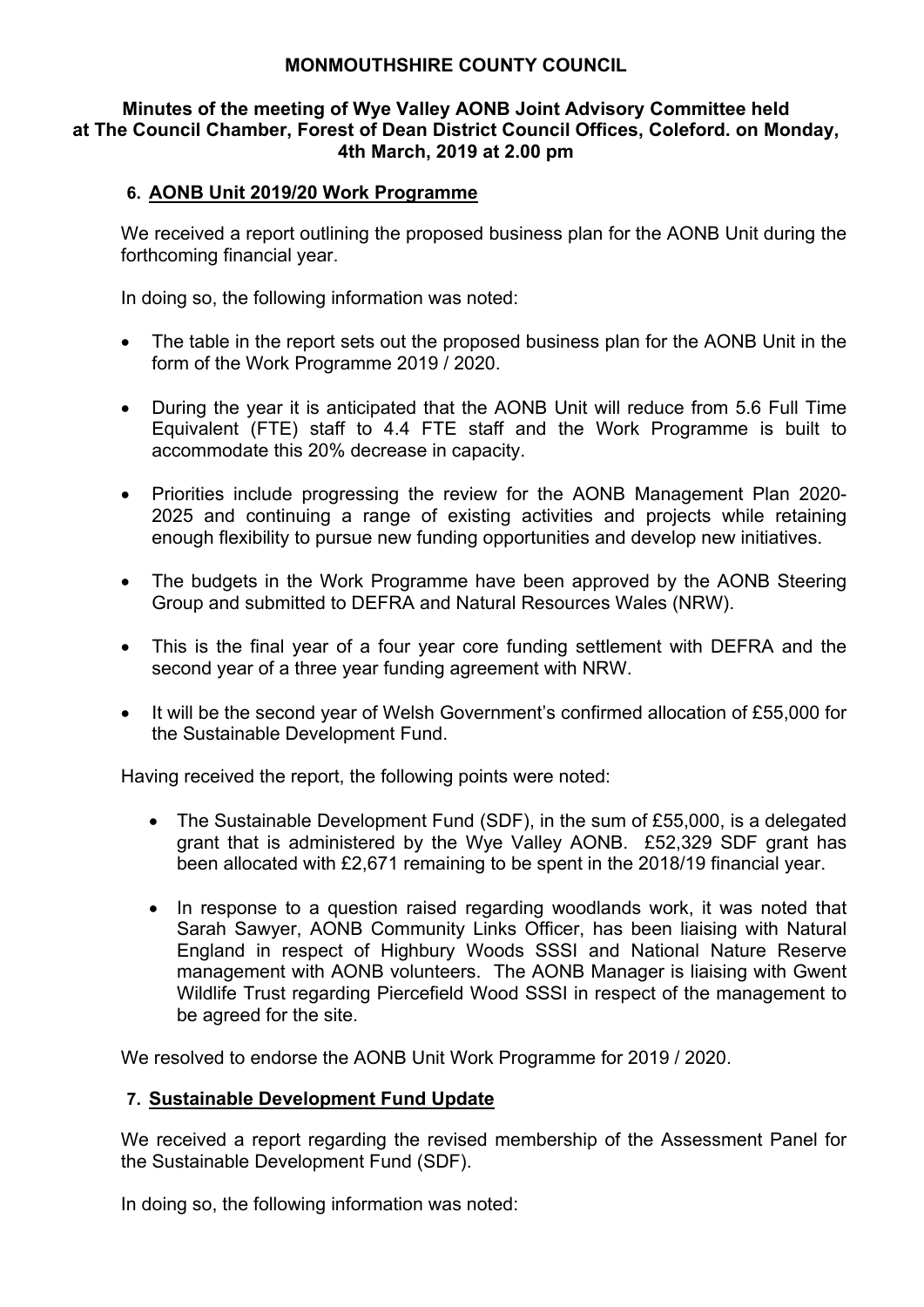#### **Minutes of the meeting of Wye Valley AONB Joint Advisory Committee held at The Council Chamber, Forest of Dean District Council Offices, Coleford. on Monday, 4th March, 2019 at 2.00 pm**

- The Sustainable Development Fund (SDF) is a delegated grant from Welsh Government administered by the Wye Valley AONB Partnership and confirmed for 2019/20 at £55,000.
- The SDF Assessment Panel is established as a sub-group of the Joint Advisory Committee and consists of public, private and voluntary sector representatives with two appointees from each sector to ensure a balance across social, community, economic and environmental interests.
- At the previous Joint Advisory Committee meeting it was agreed to refresh the membership and appointees to the Panel. The revised Panel membership is as follows:

## **Public Sector representatives:**

Councillor Mrs Ann Webb, Monmouthshire County Council (Joint Advisory Committee)

Councillor Gethyn Davies, Forest of Dean District Council (Joint Advisory Committee)

## **Private Sector representatives:**

David Price, NFU Wales (Joint Advisory Committee)

Antony Smith, Wyastone Estates Ltd.

## **Voluntary Sector representatives:**

Ashley Thomas: Monmouthshire Voluntary Conservation Sector representative (Joint Advisory Committee)

To be confirmed – Herefordshire Community Foundation

## **Local Authority officer:**

Colette Bosley: Principal Green Infrastructure & Landscape Officer, Monmouthshire County Council

## **Statutory Agency officer:**

Sarah Coakham, Partnerships Officer, Natural Resources Wales (NRW)

# **Wye Valley AONB officers in attendance:**

Andrew Blake, AONB Manager

Sarah Sawyer, AONB Community Links Officer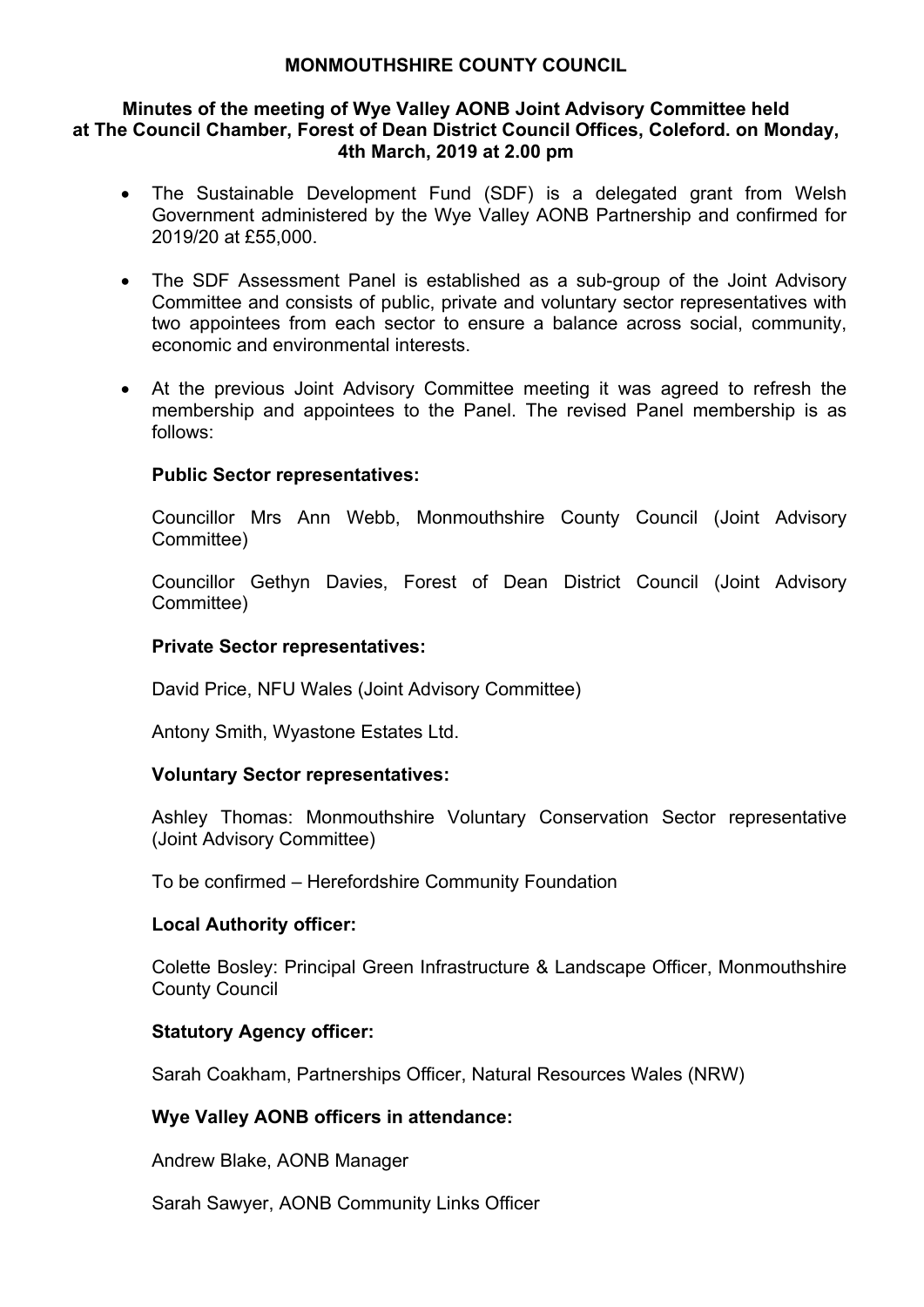#### **Minutes of the meeting of Wye Valley AONB Joint Advisory Committee held at The Council Chamber, Forest of Dean District Council Offices, Coleford. on Monday, 4th March, 2019 at 2.00 pm**

• The current allocation of SDF grants has £2,671 remaining to be allocated in 2018/19.

We resolved to endorse the new membership of the Sustainable Development Fund (SDF) Assessment Panel.

# **8. Review of Designated Landscapes in Wales**

We received a report in which the Joint Advisory Committee was provided with an update in respect of the Review of Designated Landscapes in Wales and the Minister's interest in greater parity between AONBs and National Parks.

In doing so, the following points were noted:

- Officers from the Welsh AONBs, the National Association for AONBs (NAAONB) and Natural Resources Wales (NRW) met with the Welsh Government Minister, Hannah Blythyn AM, to discuss how to provide greater parity for AONBs with National Parks in Wales.
- In December 2018 the Welsh AONB lead officers, NAAONB and NRW submitted detailed proposals to the Minister on the parity issue.
- Following a Welsh Government reshuffle, Hannah Blythyn retains the responsibility for AONBs with National Parks although she has moved from being the Minister for Environment to Deputy Minister for Housing and Local Government.
- Welsh Government officers are currently considering the submitted proposals on how to provide greater parity for AONBs with National Parks in Wales. A subsequent meeting is expected shortly.

Having received the report, it was noted that as devolution in Wales increases, there is the on-going challenge to manage the Wye Valley AONB as a single entity via two separate funding systems, as the AONB straddles two countries.

We noted the report.

.

## **9. Review of Designated Landscapes in England**

We received a report in which the Joint Advisory Committee was provided with an update in respect of the Review of Designated Landscapes in England.

In doing so, the following information was noted:

- The Review of Designated Landscapes (National Parks and AONBs) in England was launched by Environment Secretary Michael Gove MP last year with a small advisory panel chaired by Julian Glover.
- The 'Landscapes Review call for evidence' closed in December 2018.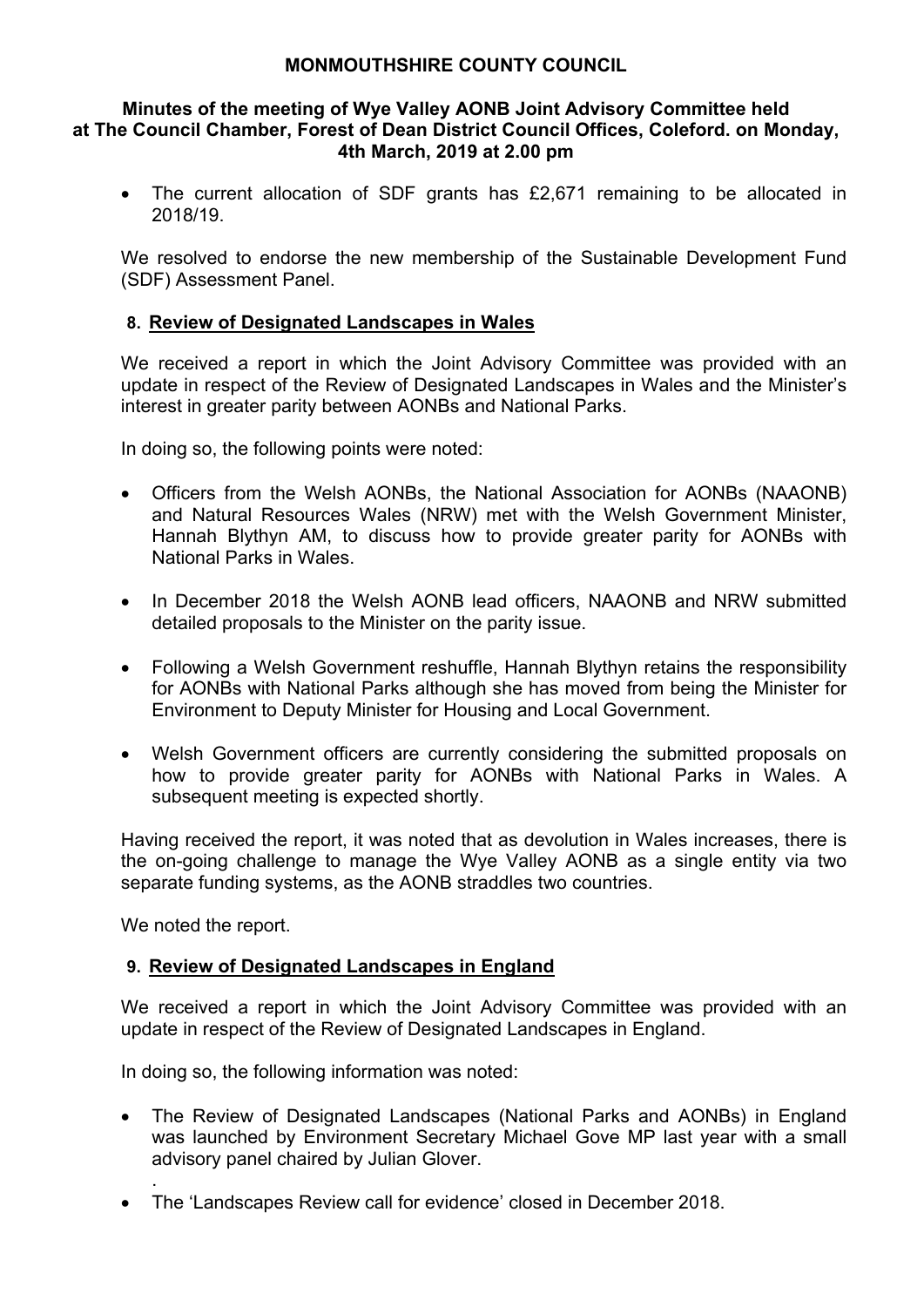#### **Minutes of the meeting of Wye Valley AONB Joint Advisory Committee held at The Council Chamber, Forest of Dean District Council Offices, Coleford. on Monday, 4th March, 2019 at 2.00 pm**

- A small Joint Advisory Committee task group assisted the AONB Manager in preparing a response on behalf of the Wye Valley AONB Partnership.
- Sarah Sawyer, AONB Community Links Officer, provided evidence to a meeting on Volunteering in AONBs and National Parks with Julian Glover.
- Sarah Mukherjee, one of the Review advisory panel members, recently visited the Wye Valley AONB.
- The AONB Manager has provided advice to DEFRA officials on the Review of Designated Landscapes in Wales and will attend a meeting with Julian Glover and the National Association for AONBs (NAAONB) in April 2019.
- The Review Panel is expected to present its report to the Minister in the autumn of 2019.

Having received the report, the following points were noted:

- The Joint Advisory Committee had received information from Campaign to Protect Rural England (CPRE) which had called for better access to English landscapes. It had been identified that more than a third of people could not easily enjoy England's most beautiful countryside.
- However, it was considered that the general outcomes contained some flaws with some assumptions having been made that could be questioned.
- It raised questions regarding what our priorities should be as, unlike National Parks, it is not a purpose of AONB designation to 'Promote opportunities for the understanding and enjoyment of the special qualities of the area by the public' and adequate resources are not available to do this.
- In response to a question raised regarding the Forest of Dean, it was noted that this area was on a list to be considered for AONB designation.
- The remit of the Review is to look at the general designation process and not specific locations. However, there is a need to revise and speed up the process.
- It was noted that there is a need to provide areas for the public to access the countryside and explore the natural environment. However, local authorities are under pressure to build more houses and better infrastructure.
- It was noted that Sarah Mukherjee and Dame Fiona Reynolds had visited the Wye Valley and Forest of Dean respectively and the latter had enquired about the status of the Dean Forest and Wye Valley National Forest Park.

We noted the report.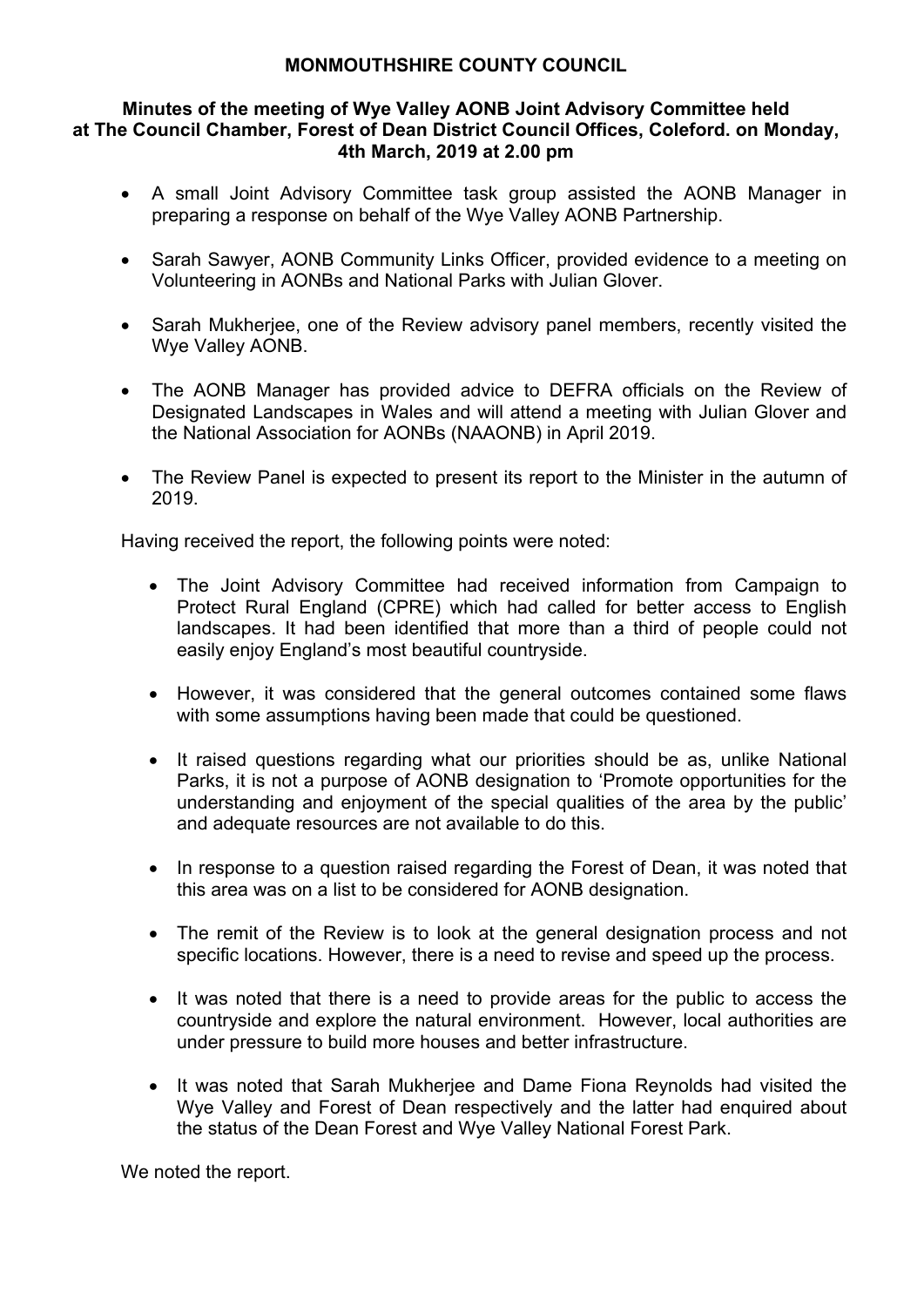#### **Minutes of the meeting of Wye Valley AONB Joint Advisory Committee held at The Council Chamber, Forest of Dean District Council Offices, Coleford. on Monday, 4th March, 2019 at 2.00 pm**

## **10. Wye Valley River Festival 2020+ Update**

We considered a report regarding the current situation with the Wye Valley River Festival 2020.

In doing so the following information was noted:

- Grant applications to Arts Council of Wales and Arts Council England for the Research and Development phase of the Wye Valley River Festival 2020 have been unsuccessful.
- An initial Creative Camp one-day workshop for the Wye Valley River Festival 2020 attracted nearly 40 people and generated many good ideas around the theme of 'Time'.
- The final report is awaited on a study of governance options, audience demographics and funding models to inform a new five year business plan to take the Wye Valley River Festival forward.
- Further opportunities and funding bids are being investigated.

We noted the report.

# **11. National Association for AONBs**

We received a report regarding activity through the National Association for Areas of Outstanding Natural Beauty (NAAONB).

In doing so, the following points were noted:

- The AONB Manager attended the National Association for Areas of Outstanding Natural Beauty (NAAONB) Chairman's Conference and Annual General Meeting (AGM) on 29th November 2018 which focused on "The Designated Landscapes Review in England".
- The AONB Development Officer and the AONB Community Links Officer are both participating in the professional training 'Taking the Lead' programme as part of the Future Landscapes Programme. The AONB Manager sits on the steering group for the Future Landscapes Programme, which is supported by Heritage Lottery Fund (HLF).
- The NAAONB has proposed an amendment to the Agriculture Bill and provided DEFRA with proposals for a post Brexit Environmental Land Management Scheme.
- The annual National AONB 'Landscapes for Life' Conference will take place in Colchester on 9<sup>th</sup> -11<sup>th</sup> July 2019.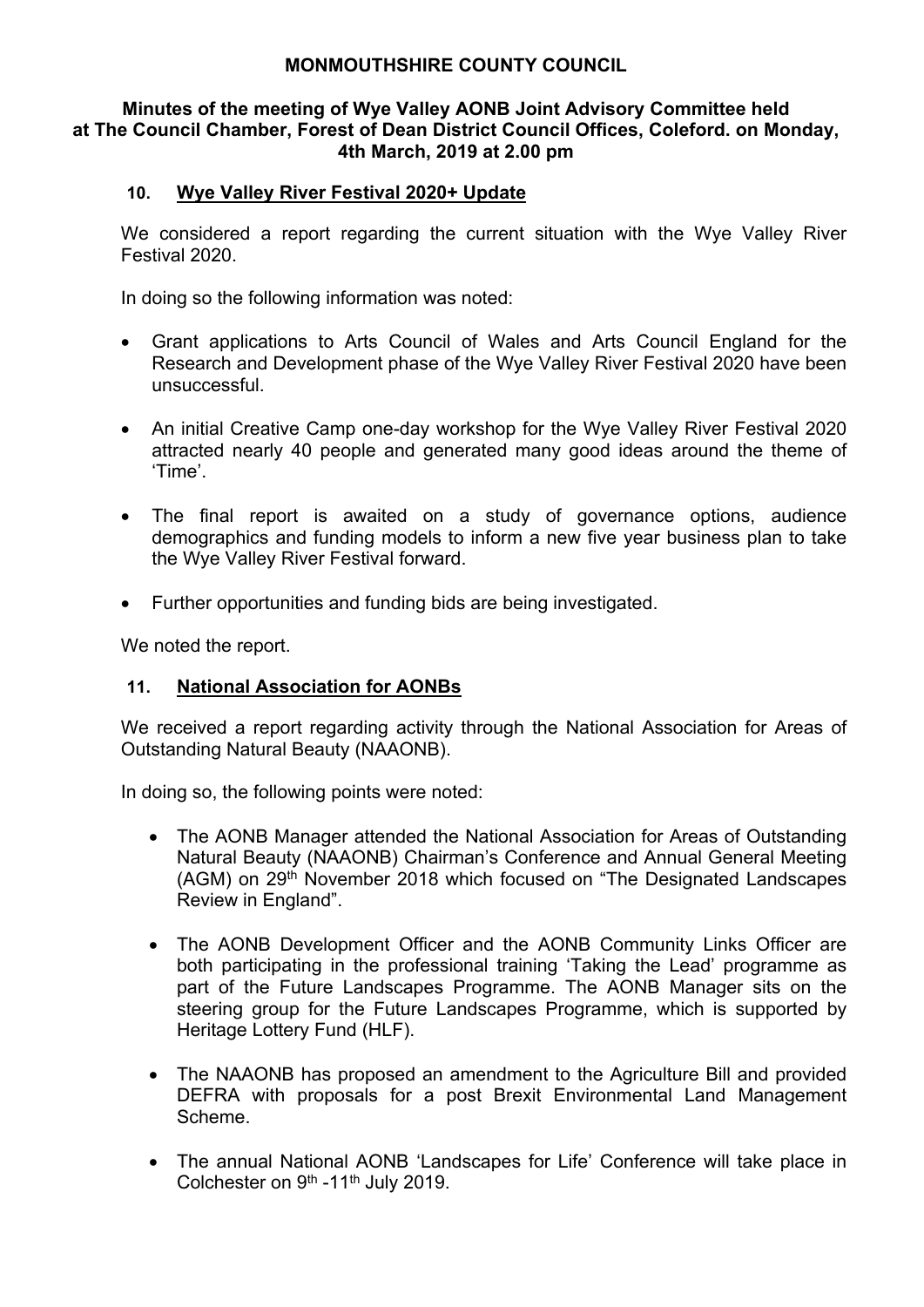## **Minutes of the meeting of Wye Valley AONB Joint Advisory Committee held at The Council Chamber, Forest of Dean District Council Offices, Coleford. on Monday, 4th March, 2019 at 2.00 pm**

We noted the report.

# **12. Partner and AONB Unit Progress Reports and Updates**

We received a report of the activity of the AONB Unit and partners, relating to:

- Ecosystem Services checklist.
- Fixed Point Photography.
- Herefordshire Meadows Facilitation Group.
- Lower Wye Catchments NFM & GI Project.
- Ross riverside.
- West Midlands Deer Priority Area.

In doing so, the following points were noted:

- The beavers that had been introduced to an enclosure near Lydbrook were being re-captured as a precautionary measure to check for parasites that can affect dogs and other wildlife. When captured, the beavers will be replaced with beavers from Devon which are known not to carry the parasites.
- Fixed point photography The first 20 sites were photographed in October 2018 and the next 21 will be photographed in May 2019. As a catalogue of photos is built up over time, this will provide a valuable insight into the changing landscape.
- Ash dieback has been located within the AONB. The subsequent consequences will be dealt with as it sets in.
- The Forestry Commission is stepping up its management of wild boar in order to maintain manageable levels within the area.
- The Herefordshire Meadows report highlighted the various groups working within the AONB which conserve and enhance grassland management. Dr. George Peterken was thanked for the work that he had undertaken in respect of the Parish Grassland Project and promoting meadow conservation.
- The pine marten project is progressing well. A detailed feasibility study and social science study has been completed, showing the area has abundant suitable habitat and strong local community support. Both are available on the Gloucestershire Wildlife Trust website. It has not yet been formally announced that the project is going ahead until sufficient funding is available. However, the minimum budget is close to being raised and it is hoped that an announcement will be made in the coming months. If this goes ahead this year it would involve the release of 20 radio-collared pine martens in September 2019. Two dedicated